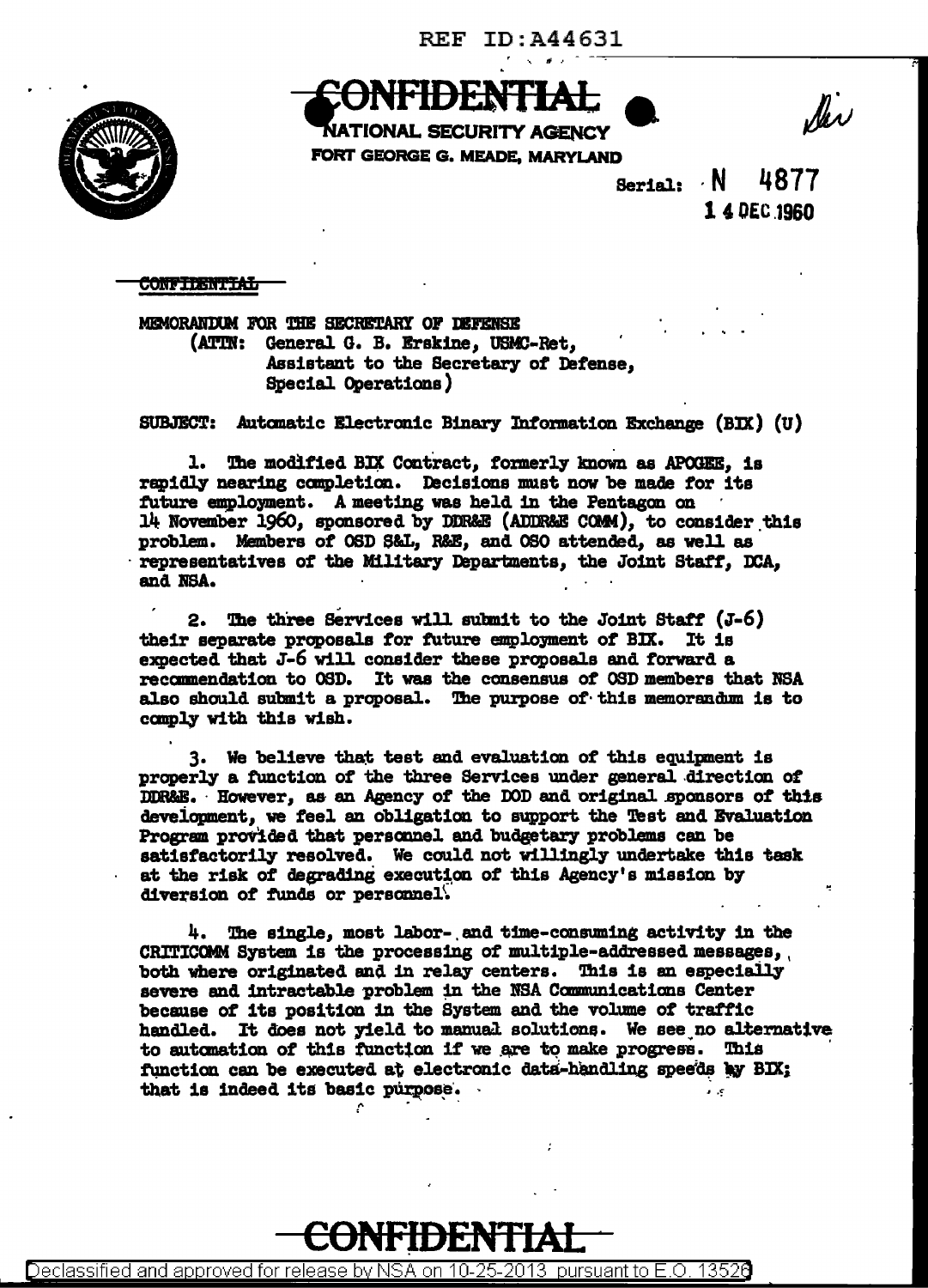## CjNFIDEN'fIAI

## **CONFIBENTIAL**

Serial: N 4877

5. BIX is now operaticaal in the contractor' a plant. We have conducted an extensive teat program ca the operating equipment over a continuous period of tour weeks. In our opinion, BIX meets. all . requirements of the contract and of CRITICOMM operations. We cannot know how it will perform in extended operation without actually using it in an operational environment. Although the .equipaent to be delivered has only six lines, it can be integrated into CRITICOMM operations without great difficulty and should provide a great deal of information concerning the validity of its logic and design. The application of these findings to future Service-wide communication developments is obvious.

*6.·* We believe the equipnent can be installed in the present Cammunications Center without significant disruption to operations. We estimate the cost of re-erection of the equipment by the contractor to be \$100,000. The cost of contract maintenance and provision of spare parts for one year is estimated at  $$300,000$ . An additional \$100.000 is required for incidental alterations such as paneling. power wiring, and air conditioning; and for modifications to the existing communication plant to permit installation.

7 ~ NBA proposes that BJX be installed in the NSA Cmmwiicatians Center at Fort Meads for the purpose *ot* conducting a teat and . evaluation program *tor* a continuous period *ot* one year under actual operating conditions. Near the end of that time consideration can be given to future dispositicm *ot* the equipnent. IBA is unable to support this program from its own resources; therefore, this proposal is contingent upon allocation of  $$500,000$  for this purpose.

. .

Vice Admiral, USN **Mrector** 

Copy Furnished: .<br>ADDR&B (COMM)<br>OSD (S&L)  $JCS$   $(J-6)$ :ooA

CONFIDENTIAL